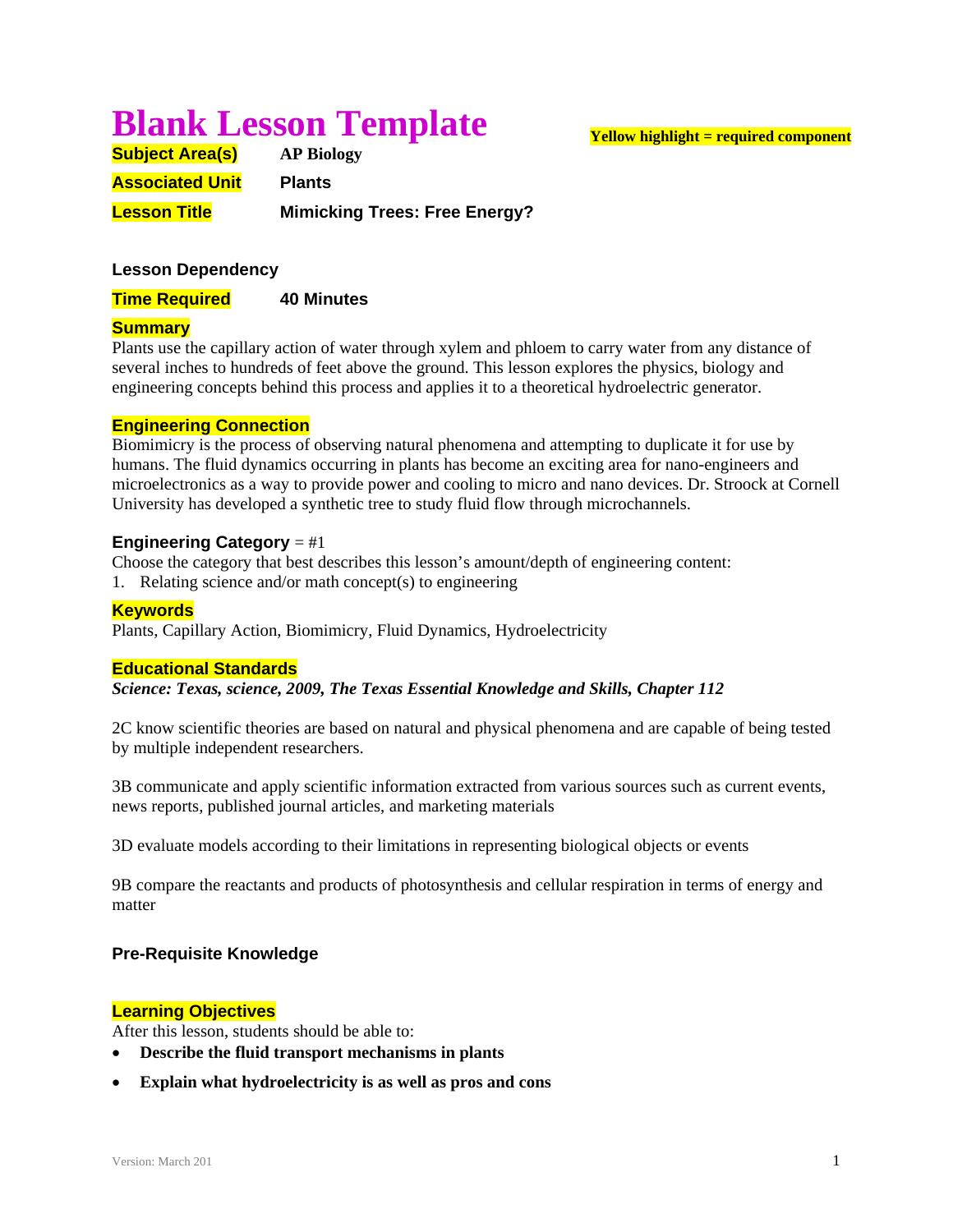**Understand the motivation behind microchannels in microelectronics** 

# **Introduction / Motivation**

After learning about the xylem/phloem networks in plants, students should be able to understand that water is being transported to various heights above the ground without using pumps or electricity. If that water could be collected, wouldn't it be possible to power a hydroelectric generator?

The actual power output from even millions of capillary tubes is very low and the cost to build such an apparatus is enormous. The real message for the students is about biomimicry. Biomimicry is the imitation of nature in engineering and manufacturing. By understanding how nature works at the molecular level, nanoscientists and engineers can improve products for daily life (e.g. nanofibers on clothing to make them stain resistant is an example from the lotus leaf). Capillary action is an important component in chromatography, thermometers, paper towels and even some nano-engineered structures. By using capillary action in microelectronics, engineers hope to be able to provide small amounts of energy as well as cooling to the ever-shrinking consumer electronic components.

#### **Lesson Background & Concepts for Teachers**

Teachers should review the plant unit of the biology textbook as well as capillary action in physics textbooks. More information on hydroelectric energy can be found at:

www1.eere.energy.gov/water/how\_hydropower\_works.html

More information on the Cornell microchannel studies can be found at:

www.news.cornell.edu/stories/Sept08/stroock.trees.aj.html

| <b>Word</b>             | <b>Definition</b>                                                                                                                                          |
|-------------------------|------------------------------------------------------------------------------------------------------------------------------------------------------------|
| Nanotechnology          | The manipulation of matter at the atomic or nanoscale level. Often used in<br>reference to materials or processes that involve a dimension being less than |
|                         | or equal to 100 nanometers.                                                                                                                                |
| Biomimicry              | The process of examining natural mechanisms to solve human problems.                                                                                       |
| Xylem/Phloem            | The transport tissues in vascular plants that carry water and nutrients                                                                                    |
|                         | throughout the plant system.                                                                                                                               |
| <b>Capillary Action</b> | The ability of a liquid to travel through a narrow space via surface tension                                                                               |
|                         | and adhesive properties of the liquid and the surface.                                                                                                     |

# **Vocabulary / Definitions**

# **Associated Activities**

Plant-Like Power Plant

#### **Lesson Closure**

# **Assessment**